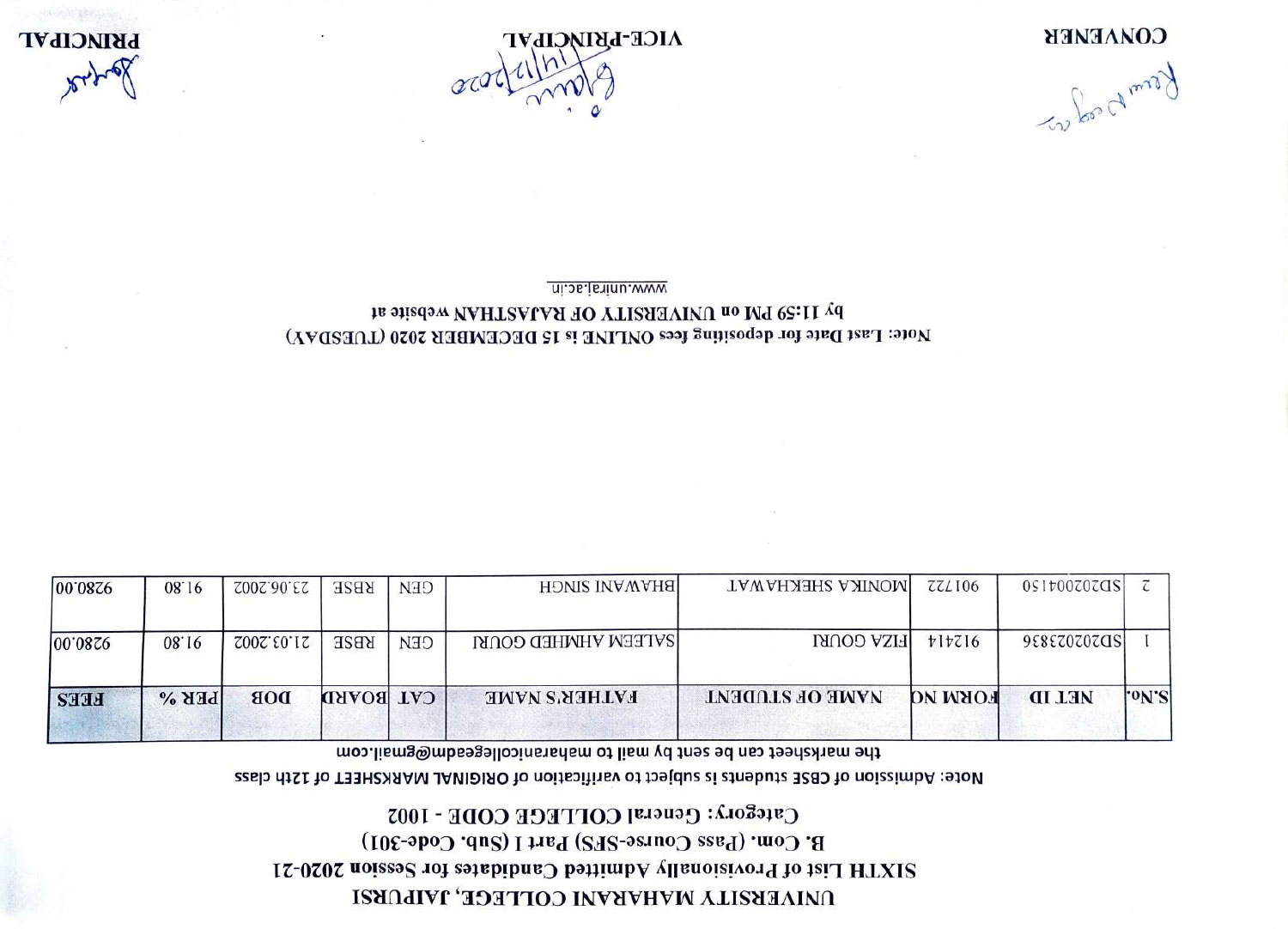### DAIAEKSILA MYHYKYAI COLLEGE, JAIPUR  $21200$  and  $21000$  sessionally  $\mu$  and  $\mu$  and  $\mu$  and  $\mu$  and  $\mu$  and  $\mu$  is  $\mu$  and  $\mu$   $\mu$  sixth  $\mu$  sixth  $\mu$  sixth  $\mu$  sixth  $\mu$  sixth  $\mu$  sixth  $\mu$  sixth  $\mu$  sixth  $\mu$  sixth  $\mu$  sixth  $\mu$  sixth B. Com. (Pass Course-SFS) Part I (Sub. Code-301) Category: OBC

#### COFFECE CODE - 1003

#### Rote: Admission of CBSE students is subject to varification of ORIGINAL MARKSHEET of 12th class

#### the marksheet can be sent by mail to maharanicollegeadmail.com

| <b>FEES</b> |                 | <b>BOVKDIFER</b> | <b>CAT</b> | <b>FATHER'S NAME</b>        | <b>INAIR OF STUDENT</b>   | <b>FORM NO</b> | <b>MET ID</b> | $°o$ N'S |
|-------------|-----------------|------------------|------------|-----------------------------|---------------------------|----------------|---------------|----------|
| 00.0826     | 08.18           | <b>RBSE</b>      | OBC        | <b>INIAR KISHOR SAINI</b>   | <b>INIVS VHSIN</b>        | 079786         | 6ELSS0Z0ZQSI  |          |
| 00'0876     | 08.6T           | <b>RBSE</b>      | OBC        | <b>RAMESH CHAND SAIN</b>    | NIVS IHSNV VAID           | 618806         | 168800707GS   | τ        |
| 00.0826     | 08.67           | <b>RB2E</b>      | OBC        | <b>ARJUN LAL JANGID</b>     | <b>KHUSHI JANGID</b>      | 69116          | 06ZZZ0Z0ZQS   |          |
| 100.0020    | 08.61           | <b>CBSE</b>      | OBC        | <b>RAMCHANDRA CHOUDHARY</b> | <b>IKRITIKA CHOUDHARY</b> | EIEZ6          | 0007+0707QS   | t        |
| 00.0826     | $0t$ 61         | <b>RBSE</b>      | OBC        | <b>RAM KISHAU JANGID</b>    | <b>CHETNA JANGID</b>      | £67916         | 188670707GS   | ζ        |
| 00.0826     | $0b$ 6 $\angle$ | <b>RBSE</b>      | OBC        | <b>IMANOJ KUMAR JANGIR</b>  | <b>HARSHITA JANGIR</b>    | PLSPP6         | [48540707025] | 9        |

# Note: Last Date for depositing fees ONLINE is 15 DECEMBER 2020 (TUESDAY) by 11:59 PM on UNIVERSITY OF RAJASTHAN Website at

www.uniraj.ac.in



Compagned

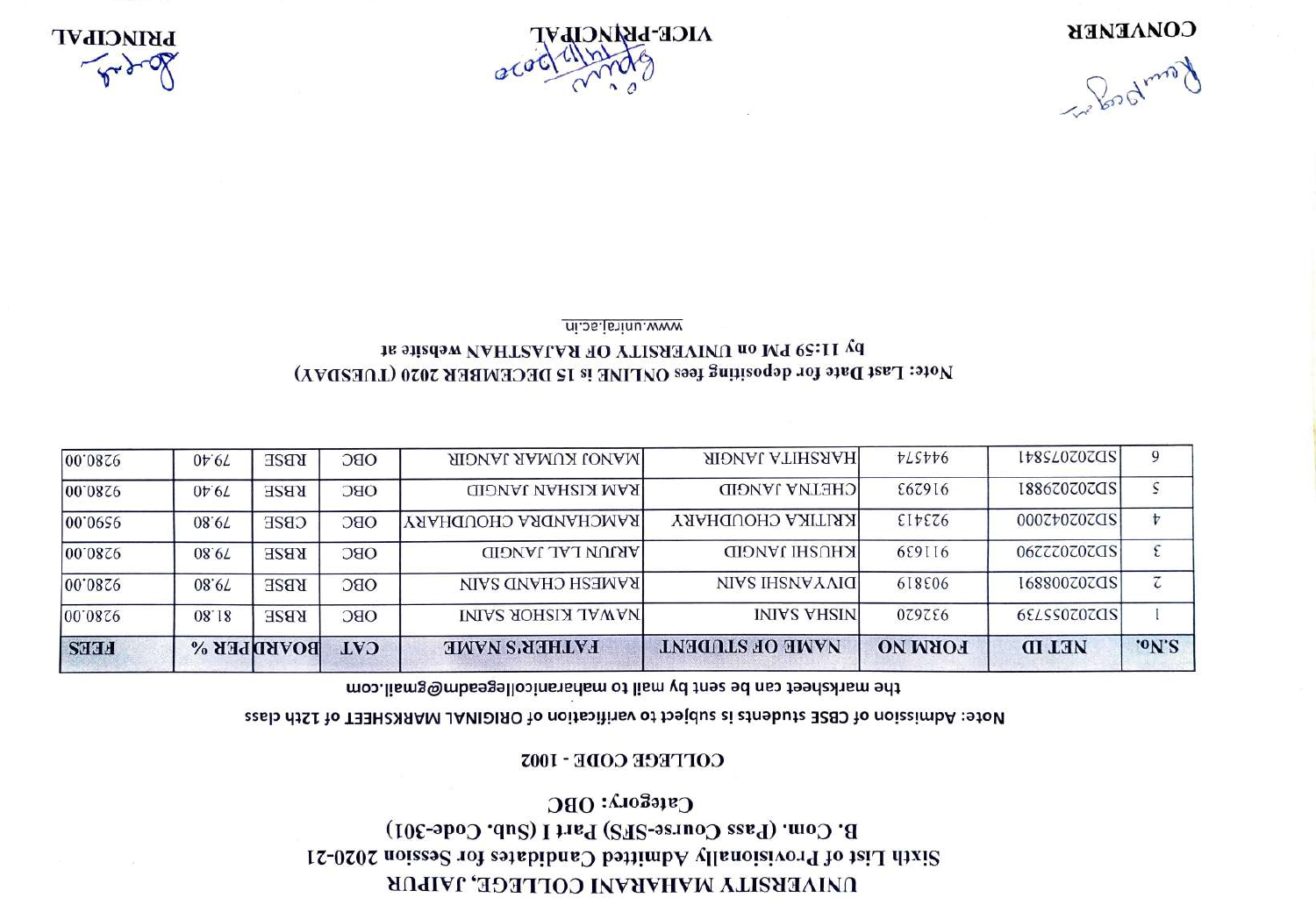### **DAIAEBSILA MYHYBYAI COLLEGE, JAIPUR** Sixth List of Provisionally Admitted Canabidates Toisses along List-21 B. Com. (Pass Course-SFS) Part I (Sub. Code-301) Category: OBC - COLLEGE CODE - 1002

List of Candidates found provisionally eligible for admission for dimensional com. (Passcourse (CaP) Part I in the academic session 2020-21 provided the submit they required documents mentioned against rish rish the 2020-2020-2020-2020

The documents can be sent by email to emazemester@gmail.com

|                          | SIXTH DOCT. REQUIRED LIST FOR OBC |                   |            |                             |                        |                                   |                       |                  |  |  |  |
|--------------------------|-----------------------------------|-------------------|------------|-----------------------------|------------------------|-----------------------------------|-----------------------|------------------|--|--|--|
| <b>REMARK</b>            | <b>CAT BOARIPER %</b>             |                   |            | <b>FATHER'S NAME</b>        | <b>TAME OF STUDENT</b> | <b>PN MAOT</b>                    | <b>NET ID</b>         | 'ON'S            |  |  |  |
| New Cast Cert.           | 07:08                             | <b>CB2E</b>       | OBC        | NARENDRA SINGH              | <b>AVOVA IATVS</b>     | LLLE <sub>16</sub>                | £965707070S           |                  |  |  |  |
| New Cast Cert.           | 00.08                             | <b>KBSE</b>       | OBC        | RAJESH KUMAWAT              | <b>TAWAMUX AHSE</b>    | <b>441006</b>                     | 89\$0007070S          | $\overline{c}$   |  |  |  |
| New Cast Cert./Affidavit | 00.08                             | <b>KBZE</b>       | OBC        | <b>VIRENDRA SINGH YADAV</b> | <b>AVOVA ITVNOS</b>    | 058806                            | L868007070S           | ε                |  |  |  |
| New Cast Cert.           | 00.08                             | <b>KBSE</b>       | OBC        | KAILASH CHANDRA JANGID      | <b>KARISHMA JANGID</b> | <b>788906</b>                     | [18771070705]         | $\boldsymbol{v}$ |  |  |  |
| New Cast Cert.           | 00.08                             | <b>CB2E</b>       | OBC        | <b>INOS LINV</b>            | <b>INOS VYIHSIN</b>    | 049816                            | <b>FI9EE0Z0ZCIS</b>   | ς                |  |  |  |
| New Cast Cert./Affidavit | 08.67                             | <b>KBSE</b>       |            | CHANDRA PRAKASH MEDATN OBC  | <b>DESY MEDATWAL</b>   | 095516                            | EZESZ0Z0ZCIS          | 9                |  |  |  |
| New Cast Cert.           | 08.67                             | <b>RBSE</b>       | <b>OBC</b> | <b>ROHIT KUMAR</b>          | ΥΗΠΟΊ ΥΝΥΠΝΥΛ          | 816516                            | DSZ6Z0Z0ZCIS          | L                |  |  |  |
| New Cast Cert.           | $0\nmid 6L$                       | <b>CBZE</b>       | OBC        | NARESH KUMAR SINGATHIA      | LEEPIKA SINGATHIA      | L6II06                            | ELLZ00Z0ZCIS          | 8                |  |  |  |
| New Cast Cert./Affidavit | $0\nu.6L$                         | <b>RBSE</b>       | OBC        | SURESH SAINI                | <b>INIAS AYAU</b>      | $I$ <i>t</i> $E$ $I$ <i>Z</i> $6$ | <b>4418602020SI</b>   | 6                |  |  |  |
| New Cast Cert./Affidavit | $0\nu$ 6 $L$                      | <b>KBSE</b>       | <b>OBC</b> | <b>GIONAL VARANAYTAS</b>    | <b>MANU JANGID</b>     | <b>756St6</b>                     | \$66 <i>LL</i> 07070S | 0 <sub>I</sub>   |  |  |  |
| New Cast Cert.           | $0\nu$ .67                        | <b>OBC</b>   KBSE |            | IMIAL ARABIAIN              | <b>INIVS TVIVYI</b>    |                                   | EL6976 LTE6L0Z0ZCIS   | $\mathbf{I}$     |  |  |  |



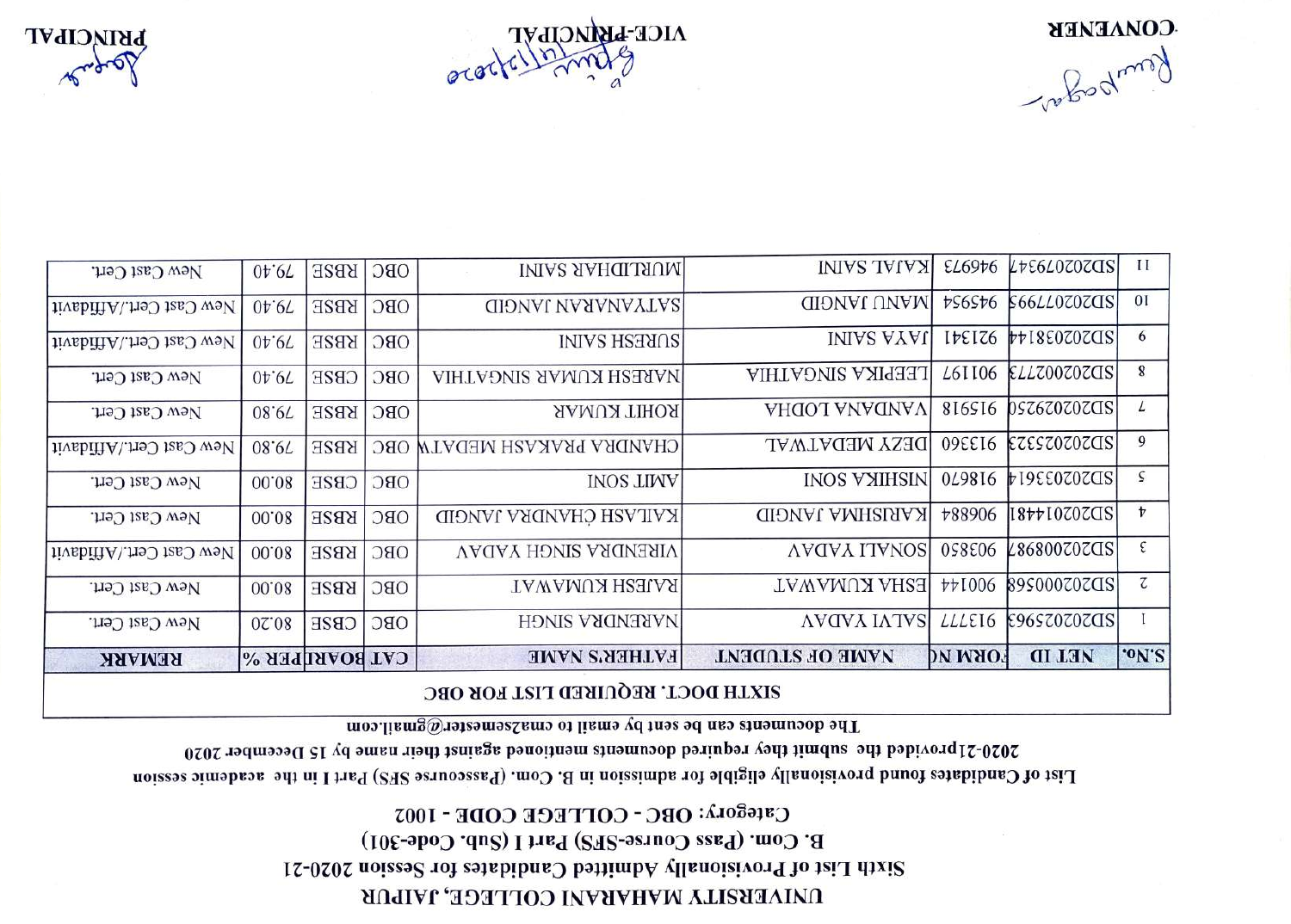# DAIAEBSILA MVHVBVAI COLLEGE, JAIPUR Sixth List of Provisionally Admitted Canababa 2020-21 Session 2020-21 B. Com. (Pass Course-SFS) Part I (Sub. Code-301) Category: SC

# COLLEGE CODE - 1002

### Note: Admission of CBSE students is stubject to varification of ORIGINAL MARKSHEET of 12th class

### the marksheet can be sent by mail to maharanicollegeadma@gmail.com

| <b>FEES</b> | $BEB$ %           | <b>BOARD</b> | <b>CAT</b> | <b>FATHER'S NAME</b>          | NAME OF STUDENT         | <b>SORM NO</b>  | <b>NET ID</b>         | 'ON'S                   |
|-------------|-------------------|--------------|------------|-------------------------------|-------------------------|-----------------|-----------------------|-------------------------|
| 00'0876     | $01$ ;99          | <b>RBSE</b>  | OS         | <b>ASHOK</b>                  | <b>CHITRA</b>           | <b>SIS806</b>   | <b>THILIOZOZOS</b>    |                         |
| 00'0876     | $0+1$ ; 0.6       | <b>KBZE</b>  | DS         | <b>LEKH RAJ</b>               | <b>TASHIKA MAHAWAR</b>  | 68SE16          | 60 <i>LS</i> 70707 02 | $\overline{\texttt{C}}$ |
| 00'0876     | $04$ ; 0.6        | <b>KBZE</b>  | OS         | SHANKAR LAL KHINCHI           | <b>IHONIHY INIGNALI</b> | 966176          | <b>PSLILOZOZOS</b>    | $\epsilon$              |
| 00.0826     | 00.00             | <b>RBSE</b>  | OS         | <b>GORDHAN VERMA</b>          | MEGHA VERMA             | 877776          | <b>PSE0POZOZOS</b>    | $\frac{1}{\sqrt{2}}$    |
| 00.0826     | $0t$ ; $50$       | <b>KBSE</b>  | OS         | <b>ASHOK KUMAR</b>            | <b>ADITI BARESA</b>     | <b>POLPEG</b>   | SZ0090Z0ZQS           | $\varsigma$             |
| 00'0876     | 0 <sub>F.50</sub> | <b>RBSE</b>  | OS         | <b>AYLIOTIHA HOMIS YAUNAS</b> | <b>KHUSHI KHILOLIYA</b> | 876886          | ZLSS90Z0ZQS           | 9                       |
| 00.0826     | $0t$ ; $\zeta$ 9  | <b>RBSE</b>  | DS         | JAI PRAKASH PINGOLIYA         | <b>AYIJOƏNIY AHSINA</b> | £95##6          | ED202020243           | $\mathcal{L}$           |
| 00.0826     | 00.56             | <b>RBSE</b>  | DS         | RAMJI LAL VERMA               | <b>MISHU VERMA</b>      | 98 <i>L</i> 806 | 9\$9L10707dS          | 8                       |
| 00'0876     | 08.40             | <b>KBSE</b>  | <b>OS</b>  | TEJ SINGH MAHAWAR             | <b>SAWAHAM AHSIN</b>    | 96SL06          | <b>tL9SI0Z0ZCIS</b>   | 6                       |
| 00'0876     | 08.40             | <b>RBSE</b>  | <b>OS</b>  | RAMPHOOL VERMA                | KAJAL VERMA             | 940176          | 169LE0707CIS          | 01                      |
| 00'0876     | 09.46             | <b>KBSE</b>  | <b>OS</b>  | JAY PRAKASH VERMA             | VANDANA VERMA           | OEIEI6          | <b>E6EtZ0Z0ZCIS</b>   | $\mathbf{I}$            |
| 00'0876     | 09.49             | <b>KBSE</b>  | OS         | DURGA LAL MAHAWAR             | <b>POOJA MAHAWAR</b>    | <b>LSOE+6</b>   | <b>APPELOZOZQZ</b>    | 7I                      |

# Note: Last Date for depositing fees ONLINE is 15 DECEMBER 2020 (TUESDAY) PA 11:29 BM on UNIVERSITY OF RAJASTHAN Website at

www.uninaj.ac.in